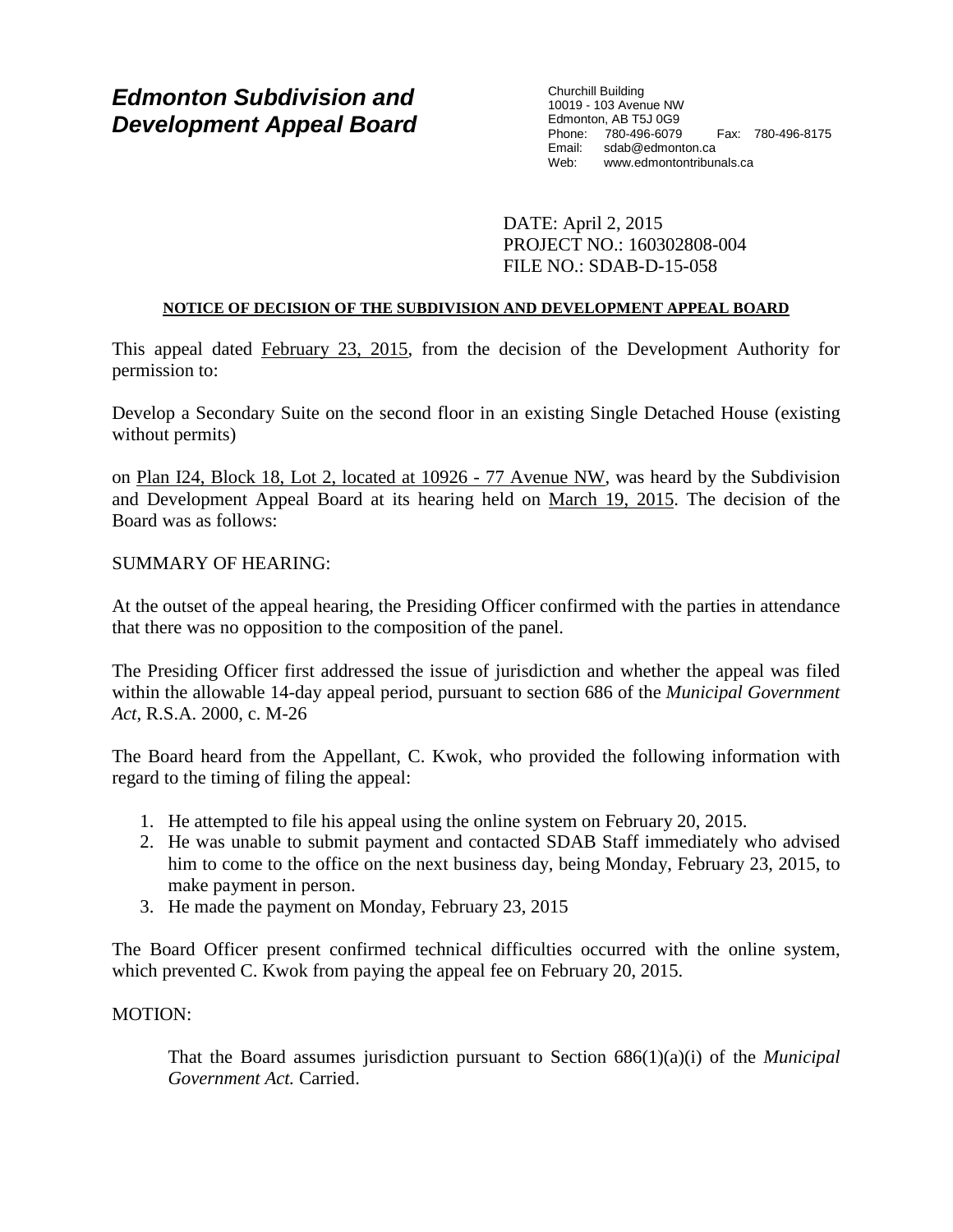### REASONS FOR DECISION:

1. The Board finds the appeal was filed on February 20, 2015. Payment was not received until Monday, February 23, 2015, due to technical errors beyond the control of the Appellant. Despite non-payment of the appeal fee, the Board finds the appeal was substantially filed on February 20, 2015, which is within the allowable 14-day appeal period, pursuant to section 686 of the *MGA*.

The Board heard an appeal of the decision of the Development Authority to refuse an application to develop a Secondary Suite on the second floor in an existing Single Detached House (existing without permits). The subject Site is located at 10926 - 77 Avenue NW, is zoned RF3 Low Density Redevelopment Zone, and is within the Mature Neighbourhood Overlay. The application was refused due to an excessive floor area for the proposed Secondary Suite and an inability to meet on-site parking requirements.

Prior to the hearing the Board was provided with a written submission from the Development Officer dated March 11, 2015.

The Board heard from the Appellant C. Kwok, who provided the following information in support of the appeal:

- 1. The Single Detached House had been developed with the intention of renting a portion to students from the University of Alberta as a legacy project honoring his late sister.
- 2. The property is owned by himself and other relatives.
- 3. When initially developing the Single Detached House the owner did not realize that the size of a Secondary Suite on the second floor might be an issue.
- 4. Mr.Kwok is prepared to limit the occupancy of the Secondary Suite to two tenants and state in the lease that the tenants are constrained to one small car.

C. Kwok provided the following responses to questions from the Board:

- 1. He referred to the submitted plans and indicated he was willing to address the excessive floor area of the Secondary Suite by closing off bedrooms 4 and 5, which would be blocked by locking the doors.
- 2. The Appellant does not live in the house.
- 3. The main floor of the property is rented to two unrelated male tenants.
- 4. The current owners have no intention of selling the property. Any potential future buyers would be informed of the conditions attached to operating the secondary suite.
- 5. The basement is undeveloped and only has a coin laundry facility for tenant use.
- 6. Revenue maximization is not the motive of the owners. They only wish to provide accommodation to students in honour of their late sister.
- 7. It is physically possible to park several vehicles on the driveway, which is 4.5 metres long.
- 8. The Single Detached House has a separate rear entrance to the basement. There is also a side entrance which provides access to the Secondary Suite, the main floor and allows access to the basement for use of the laundry facilities.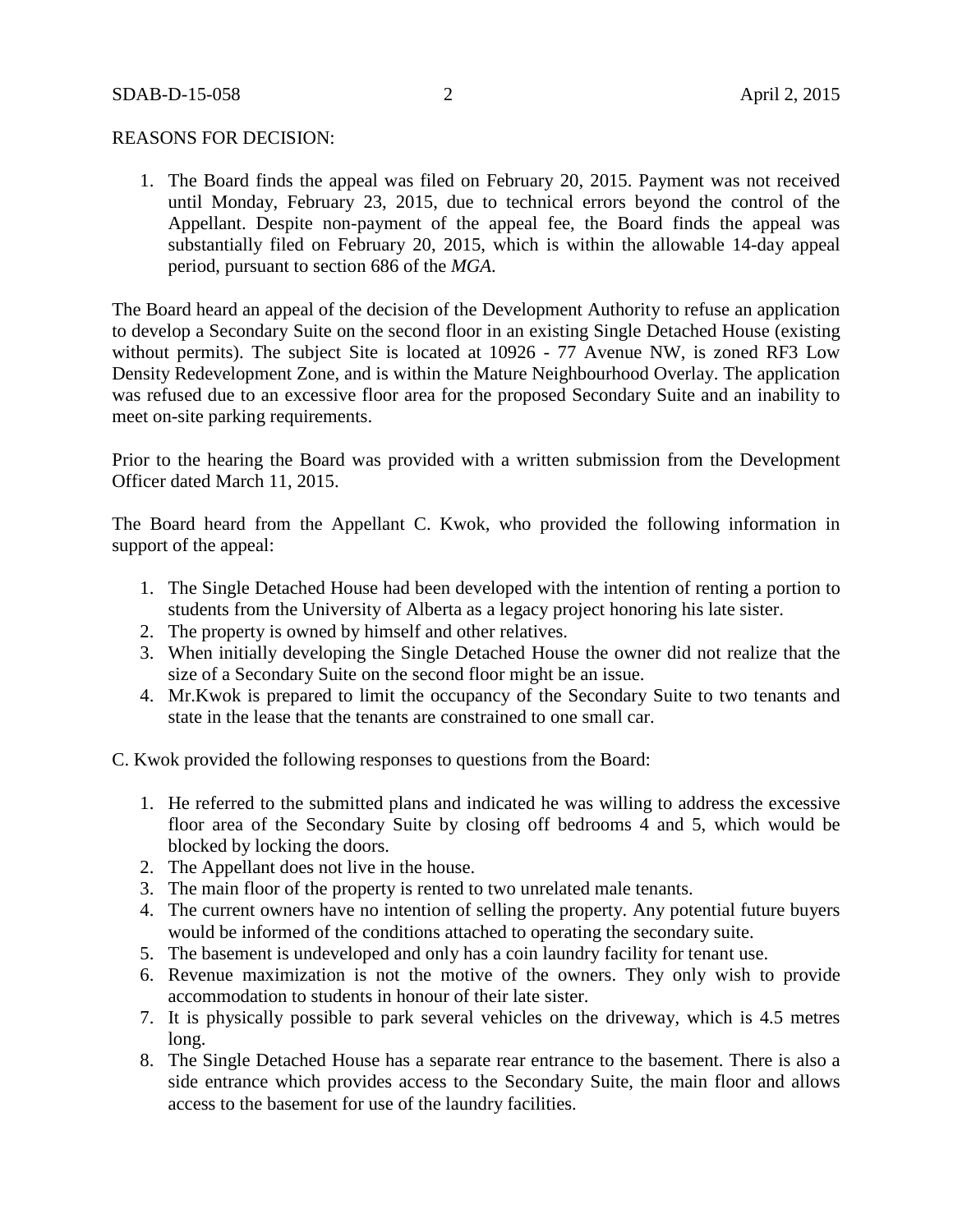- 9. Mr. Kwok agreed that access to bedrooms 4 and 5 by the owner would only be possible by going through the Secondary Suite. He indicated he has no reason to access the closed off bedrooms other than in an emergency and would only do so with permission from the tenants.
- 10. He had not explored the possibility of developing the property as a Lodging House as this was not the intention of his late sister.

The Board heard from H. Polnick, and C. Corroran, representing the City of Edmonton Sustainable Development Department, who provided the following information:

- 1. The application had been refused due to an excessive floor area for a Secondary Suite and a parking deficiency. The issuance of a variance would unduly interfere with the amenities of the neighbourhood and materially interfere with or affect the use, enjoyment or value of neighbouring parcels of land.
- 2. They indicated that there are only two valid parking spaces. The proposed tandem parking space on the driveway is deficient in length by 0.1 metres.
- 3. The intention of a Secondary Suite is to house one household unit, not unrelated individuals.
- 4. In their opinion a Lodging House creates a completely different impact on a neighbourhood. Given that there are separate entrances to the Secondary Suite and each bedroom door is keyed within the Secondary Suite, a Lodging House is the most appropriate use class for this property. A Lodging House is a discretionary Use in the RF3 Low Density Redevelopment Zone.
- 5. Practices within the Sustainable Development Department have changed since 2006 when the Single Detached House was approved. Today this application would be considered a Lodging House. The plans would be flagged for future follow-up because of the potential for additional sleeping units.
- 6. The intention to rent to students infers that the appropriate Use class is a Lodging House.
- 7. They confirmed that the staircase area was included in the Floor Area calculations for both the Secondary Suite and the total Floor Area above grade.
- 8. The two closed-off bedrooms would be considered as part of the main suite and therefore would require access from the main suite. Closing them off would not be in compliance with the self-containment requirement for a Secondary Suite under the *Edmonton Zoning Bylaw* and creates enforcement issues with a future owner.
- 9. The Development Officer confirmed that increased density is not an appropriate reason to refuse a Secondary Suite.

In rebuttal, C. Kwok made the following points:

- 1. The lengths of the parking stalls at the rear of the garage would be useable by small cars as they are just slightly short of the required length.
- 2. The intent for the future use of the property is to house a family on the main floor and the second floor Secondary Suite would be rented to students.
- 3. It is not cost effective to develop the basement as a Secondary Suite.
- 4. A Lodging House would require more management attention and is not appealing to him.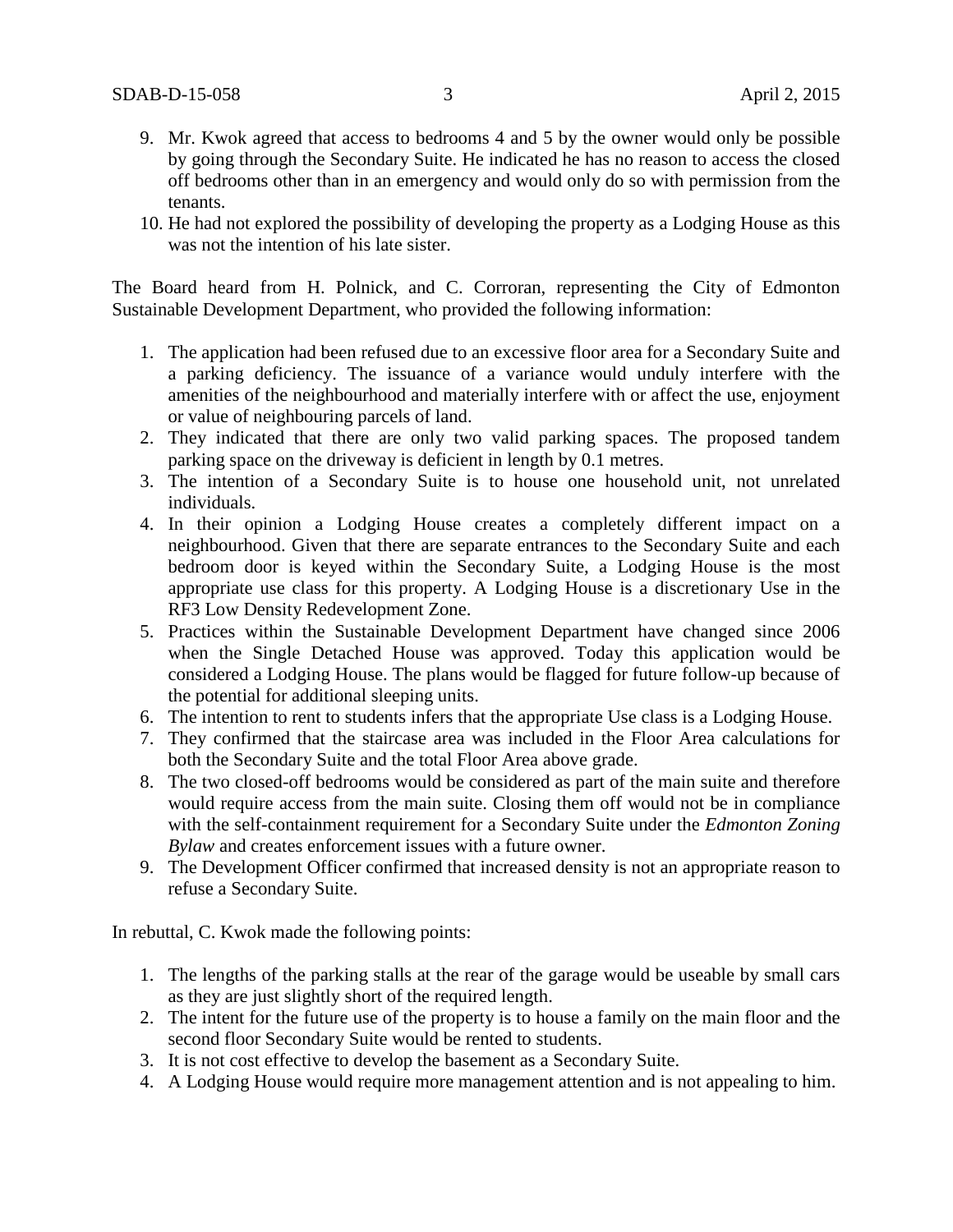- 5. If it were classed as a Lodging House he would operate the house in exactly the same manner as he is currently doing.
- 6. Presently there are two unrelated males renting the main floor and two female students in the Secondary Suite.

#### DECISION:

That the appeal be DENIED and the decision of refusal by the Development Authority CONFIRMED.

#### REASONS FOR DECISION:

The Board finds the following:

- 1. This development does not meet the requirements of a Secondary Suite found in Section 86 of the *Edmonton Zoning Bylaw*.
- 2. The *Edmonton Zoning Bylaw* states, in Section 6.1(16):

**Congregate Living** means four or more individuals occupying Sleeping Units in a building where the occupants share access to facilities such as cooking, dining, laundry, or sanitary facilities. Typical Uses where Concrete Living is found include Fraternity and Sorority Housing, Group Homes, Limited Group Homes, and Lodging Houses.

- 3. The Board finds that the configuration of the second floor of the Single Detached House is in line with the definition of Congregate Living for the following reasons:
	- a. Access to the existing Secondary Suite is from a common entrance on the side of the building which also provides access to the main floor, second floor and basement.
	- b. There are an excess of sleeping units on the second floor which could permit more than three unrelated people, the maximum allowed under the definition of a Secondary Suite. These units all have keyed doors.
	- c. The Appellant stated he would close two bedrooms and one bathroom by locking the doors. The Board finds that access to those bedrooms could only be obtained through the secondary suite which is contrary to the requirement of a Secondary Suite to be self-contained.
- 4. The Board finds that this development would be better classified as a Lodging House, as defined in Section 7.3(6) of the *Edmonton Zoning Bylaw*:

**Lodging Houses** means a building or part of building, used for Congregate Living, containing Sleeping Units and four or more persons, and where there is no provision of on-site care, treatment or professional services of a physical or mental health nature. This Use Class does not include Extended Medical Treatment Services, Detention and Correction Facilities, Fraternity and Sorority Housing, Group Homes, and Limited Group Homes.

5. The Board finds that Lodging House would be the most appropriate Use class given the evidence from the Appellant that it is his intention to continue to house students. The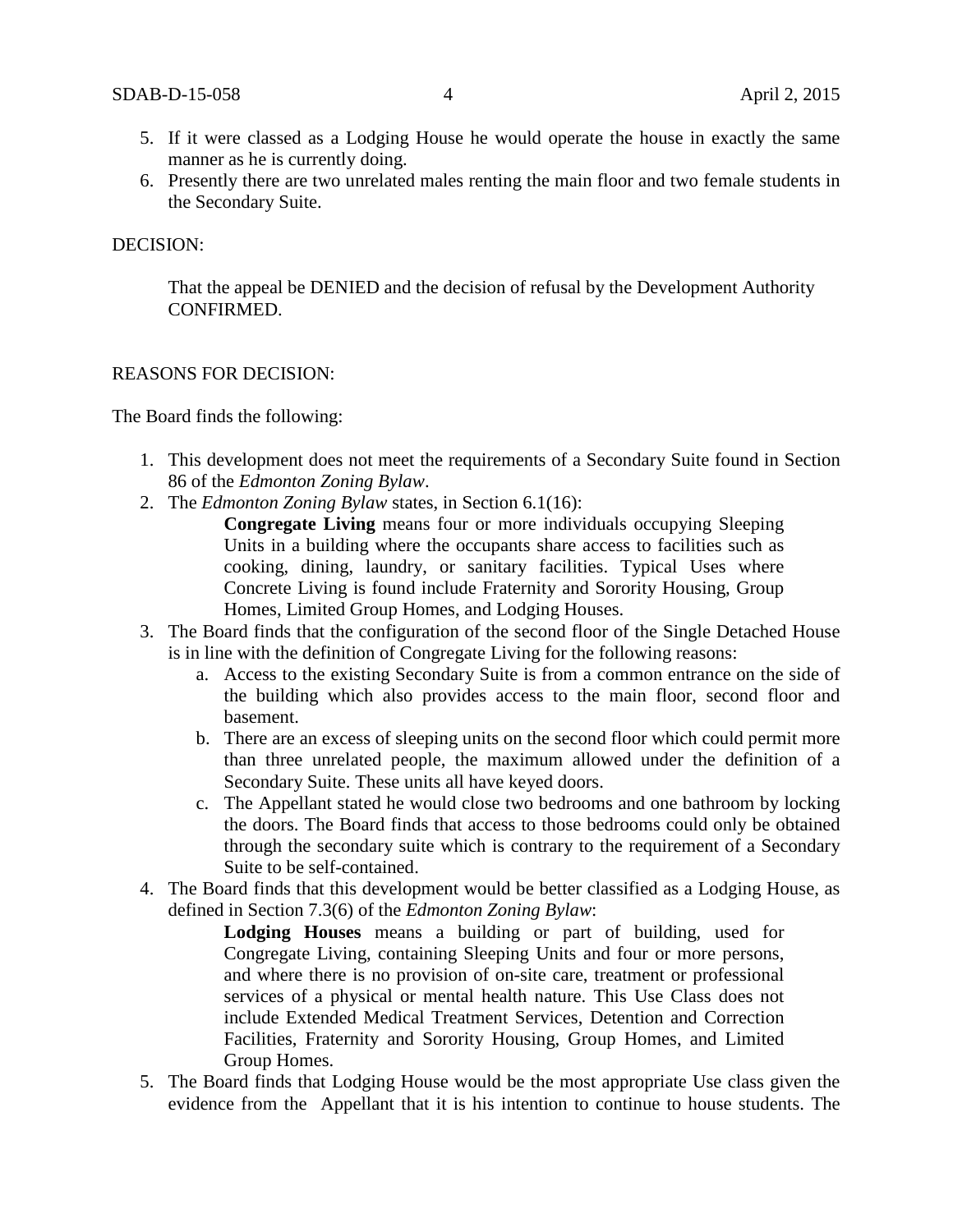Development Officers agreed with this Use after having heard the submission of the Appellant.

- 6. Lodging House is a discretionary Use in the RF3 Low Density Redevelopment Zone and as such would require notification of residents within a 60-metre radius.
- 7. The Board accepts the Development Officer's submission that Lodging Houses have a different impact on a neighbourhood than Secondary Suites.
- 8. The Board accepts the Development Officer's reasons of refusal regarding the parking deficiency and excess floor area and that the proposed development will unduly interfere with the amenities of the neighbourhood or materially interfere with or affect the use, enjoyment or value of neighbouring parcels of land

# **IMPORTANT INFORMATION FOR APPLICANT/APPELLANT**

- 1. This decision may be appealed to the Alberta Court of Appeal on a question of law or jurisdiction under Section 688 of the Municipal Government Act, R.S.A. 2000, c. M-26. If the Subdivision and Development Appeal Board is served with notice of an application for leave to appeal its decision, such notice shall operate to suspend the Development Permit.
- 2. When a decision on a Development Permit application has been rendered by the Subdivision and Development Appeal Board, the enforcement of that decision is carried out by the Sustainable Development Department, located on the 5th Floor, 10250 – 101 Street, Edmonton.

Patricia Jones SUBDIVISION AND DEVELOPMENT APPEAL BOARD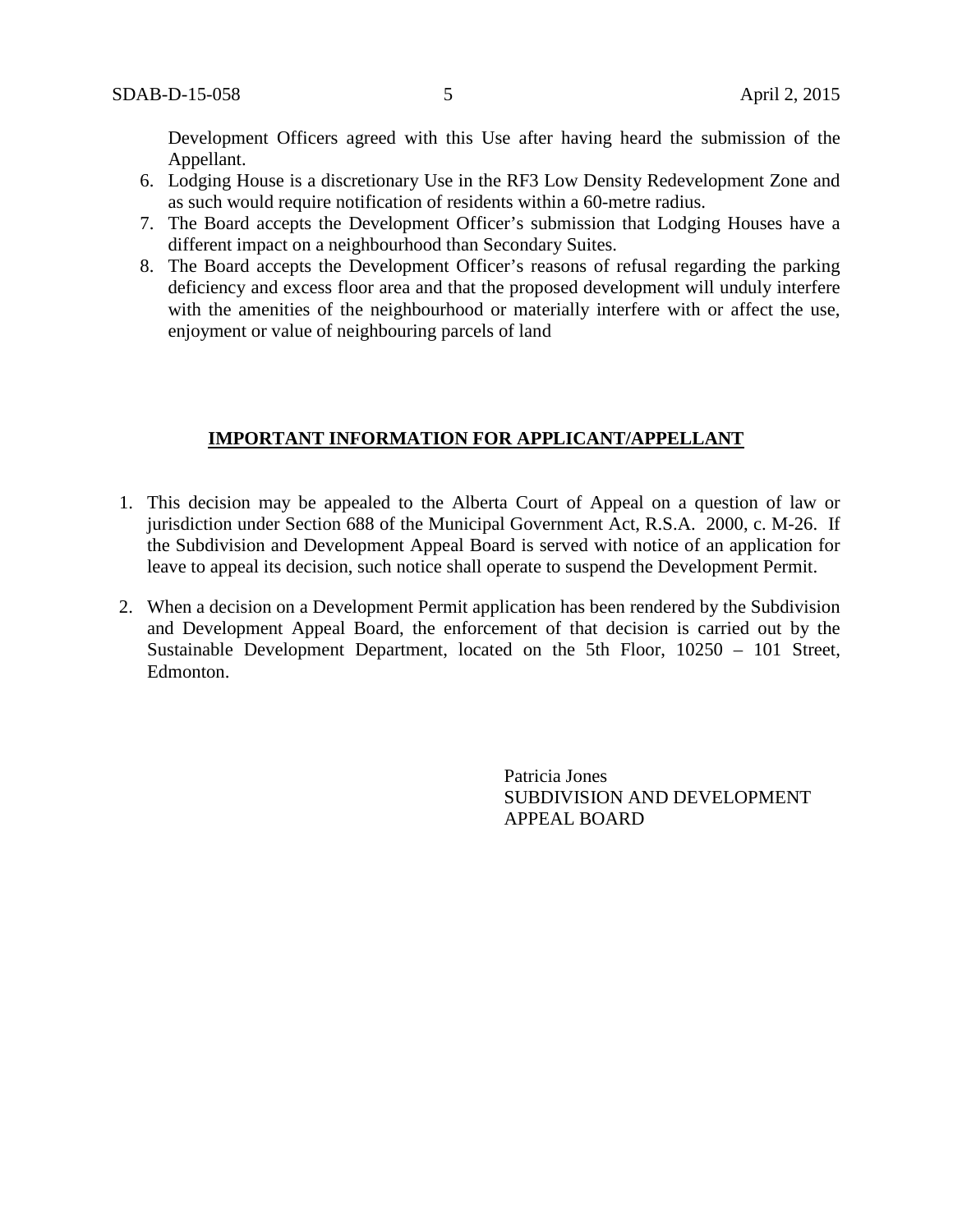# *Edmonton Subdivision and Development Appeal Board*

Churchill Building 10019 - 103 Avenue NW Edmonton, AB T5J 0G9 Phone: 780-496-6079 Fax: 780-496-8175 Email: sdab@edmonton.ca Web: www.edmontontribunals.ca

DATE: April 2, 2015 PROJECT NO.: 163889410-001 FILE NO.: SDAB-D-15-057

## **NOTICE OF DECISION OF THE SUBDIVISION AND DEVELOPMENT APPEAL BOARD**

This appeal dated February 19, 2015, from the decision of the Development Authority for permission to:

Install a Freestanding Minor Digital On-premises Off-premises Sign (2 faces north/south) (OUTFRONT MEDIA).

On Plan 0222822, Block J, Lot 3, located at 12320 - Mount Lawn Road NW, was heard by the Subdivision and Development Appeal Board at its hearing held on March 19, 2015. The decision of the Board was as follows:

SUMMARY OF HEARING:

At the outset of the appeal hearing, the Presiding Officer confirmed with the parties in attendance that there was no opposition to the composition of the panel.

The appeal was filed on time, in accordance with Section 686 of the *Municipal Government Act*, R.S.A 2000, c. M-26.

The Appellant requested an Adjournment as he felt he did not have time to review recently submitted information, including the agenda. The Respondent objected as all materials were available for viewing in the Board file prior to this hearing. The Board recessed for half an hour to give the Appellant time to review all materials.

The Board heard an appeal of the decision of the Development Authority to approve an application with conditions to install a Freestanding Minor Digital On-premises Off-premises Sign (2 faces north/south) (OUTFRONT MEDIA) with a variance granted in the required separation distance between the proposed Sign and another Digital Sign. The subject Site is zoned IB Industrial Business Zone and is located at 12320 – Mount Lawn Road. The approved development permit application was subsequently appealed by an adjacent property owner.

Prior to the hearing the following information was provided to the Board, copies of which are on file:

- A map submitted by the Appellant with the appeal on February 19, 2015;
- A written submission from the Development Authority, dated February 23, 2015;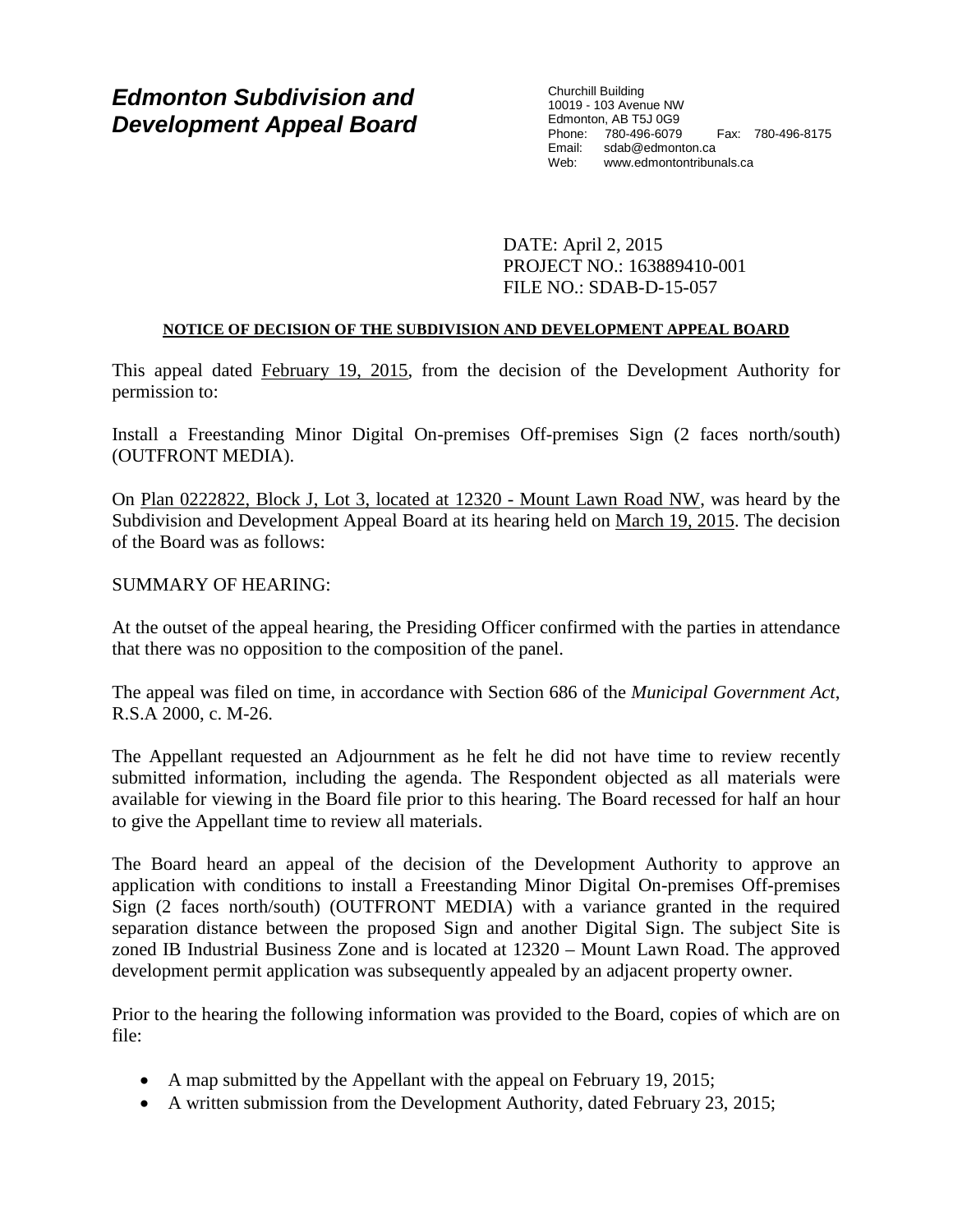- An e-mail from the City of Edmonton Transportation Services to the City of Edmonton Sustainable Development Department, dated December 4, 2014;
- A response in support of the proposed development submitted through the on-line system from the owner of the subject Site; and
- A submission from the Respondent's counsel received on March 16, 2015.

The Board heard from A. Slawsky, representing the Appellant, Baron Real Estate Investments who provided the following information to the Board:

- 1. Mr. Slawsky submitted the following documents:
	- a. A Density Map of Fatal and Injury Collisions (Exhibit 'A');
	- b. 2012 Approved Collision Report Intersection Collision Summary (Exhibit 'B');
	- c. Subdivision Development Appeal Board ("SDAB") Agenda, for File No. SDAB-D-10-237, dated July 29, 2010 Pages 44 to 54 (Exhibit 'C'); and
	- d. Decision SDAB-D-10-237, dated July 29, 2010 (Exhibit 'D').
- 2. The application did not correctly identify all signs in proximity to the proposed sign as illustrated in the map submitted by the Appellant.
- 3. The application did not identify which sign required the 10 metre variance and he was not aware of how the distances between the signs had been determined.
- 4. The Respondent's property is quite large and the exact location of the proposed sign on this property was not clearly identified.
- 5. Another two-sided 14 foot by 48 foot billboard (the "Superboard"), which requires a separation distance of 300 metres from the proposed sign, was not taken into account when allowing the Development Permit for the proposed sign and no variance was provided for it.
- 6. The Appellant disagrees with the position taken by the Development Officer that since there is no permit for the Superboard it does not need to be considered. There is no evidence that this billboard does not have a permit.
- 7. Decision SDAB-D-10-237 (Exhibit 'D') issued a five-year permit for a sign to replace the Superboard (the "Replacement Sign"). That permit is still valid for a few months and there was no requirement in Decision SDAB-D-10-237 for the old sign to be removed. The permit did not state when construction must occur. There is a permit for the existing Superboard until the permit for the Replacement Sign expires.
- 8. Decision SDAB-D-10-237 referred to the fact that the Superboard pre-existed the current *Edmonton Zoning Bylaw*.
- 9. He had received a telephone call this morning from a representative of the Respondent asking if the Appellant owned the Superboard. The caller did not identify himself but an internet search of the phone number determined the phone call had come from the Respondent. He felt this phone call spoke volumes.
- 10. The Replacement Sign was going to be smaller than the existing Superboard.
- 11. He is concerned about the proliferation of signs in the area. He does not know if all the signs in the area have permits, but there is no question that they exist.
- 12. The potential traffic implications from the proposed Sign have not been identified or properly considered.
- 13. The Development Permit contains a number of conditions for the proposed Sign. These included that the sign must not be located in the field of view of traffic control devices or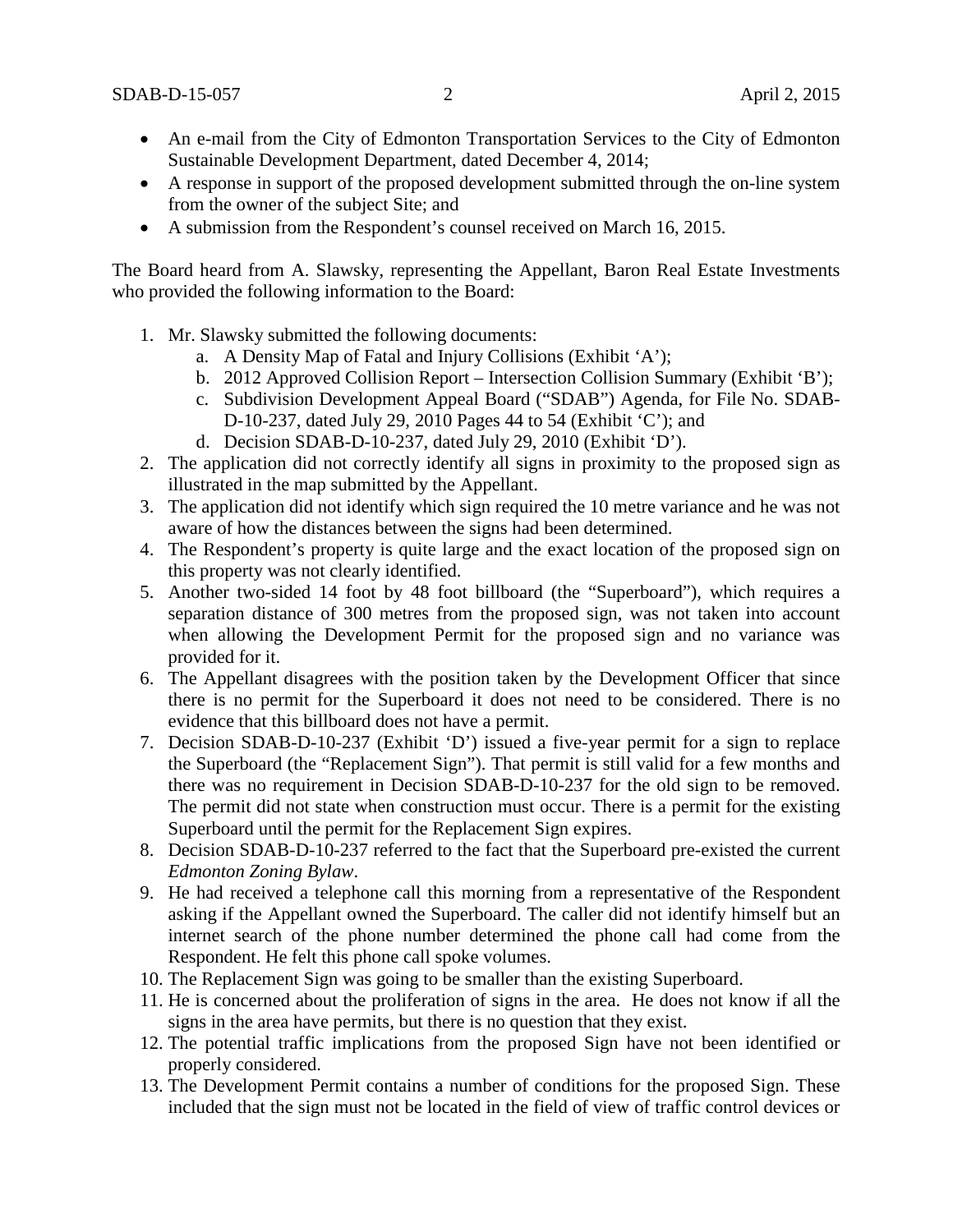traffic conflict points such as intersections and curved roadways and that the illumination must not compete with or dull the contrast with traffic control signals and devices. There was no evidence that these conditions had been considered and he feels the proposed sign would not comply with these conditions.

- 14. An e-mail from the City of Edmonton Transportation Services Department cannot be accepted as approval of the proposed sign as it does not clearly identify what issues were considered.
- 15. The traffic count on Wayne Gretzky Drive is high and the proposed sign will be very close to a major traffic signal. He also noted that the roadway was curved at this location and that there was a hill located nearby.
- 16. He referred to Exhibit 'A' which identifies the intersection near the proposed sign as an area with the second highest density of fatality and injury accidents in the City of Edmonton. The sign could contribute to further accidents at this location.
- 17. He referred to Exhibit 'B' which identifies the intersection at Wayne Gretzky Drive and Yellowhead Trail as the  $12<sup>th</sup>$  highest collision location in the City of Edmonton.
- 18. He felt there are significant credibility problems with the application and that the Development Permit should not be allowed.
- A. Slawsky provided the following responses to questions from the Board:
	- 1. He does not own the land where the Superboard is located. The sign is close to his property line, but he believes it is located on property owned by CN.
	- 2. The existing Superboard is located on green space that is close to an LRT line and a CN rail line.
	- 3. He believes that the existing Superboard requires a separation distance of 300 metres because the size of the Superboard is 62.43 square metres. The distance between the Superboard and the proposed Sign is 280 metres.
	- 4. He would be able to see the proposed sign from his property and will drive by the proposed sign every day.

The Board heard from B. Noorman and S. Ahuja representing the City of Edmonton Sustainable Development Department who provided the following information to the Board:

- 1. They submitted an image from Pictometry (Exhibit 'E') showing the location and separation distances of Signs in the immediate area.
- 2. The Replacement Sign does not necessitate a variance as the permit is for a much smaller sign than the Superboard and has never been built. The Superboard does not necessitate a variance as it has no valid permit.
- 3. The Superboard and an additional Sign NE of the Superboard, marked as '2' on Exhibit 'E', were to be removed pursuant to Decision SDAB-D-10-237.
- 4. The only sign necessitating a variance ("Sign 3"on Exhibit 'E') is located on Fort Road and is 190 metres from the proposed sign location. As this is a larger sign, a separation distance of 200 meters is required.
- 5. The proposed sign is set back from Wayne Gretzky Drive by a City right-of-way.
- 6. The City of Edmonton Transportation Services Department has no objections to the location of the proposed sign as it is an appropriate distance from the nearby intersection.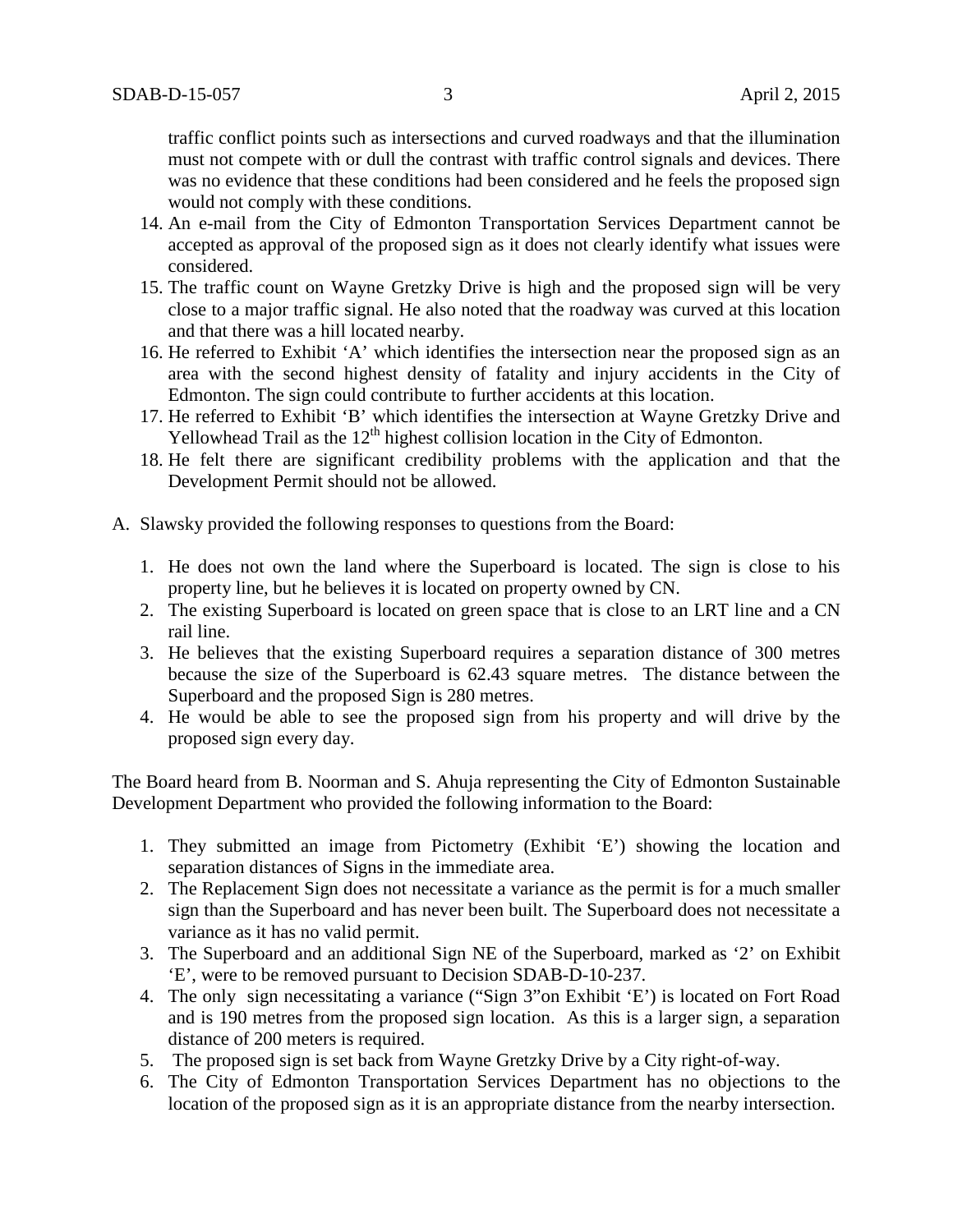- 1. The measurements shown on Exhibit 'E' are accurate to within 1 foot.
- 2. The site plan for the proposed sign included with the application shows the proposed sign is to be located 3 metres from the west property line and 6 metres from the north property line. This sign location plan was included in the file and was available for viewing.
- 3. The Superboard is on the CN right-of-way. The 60-metre notification map in Exhibit 'C' indicates the location of the sign as being on the Appellant's property because the mapping program uses the nearest municipal address.
- 4. The Superboard is not in compliance as it does not have a valid permit and enforcement, which is complaint based, is currently underway.
- 5. The Development Authority relies on the City of Edmonton Transportation Services Department to address any traffic safety concerns that may result around sign applications.
- 6. Other signs identified by the Appellant on his submitted map were not included in their written review as the separation distances are compliant.
- 7. The estimated distance from Wayne Gretzky Drive to the proposed sign location is approximately 15 to 17 metres to the property line.

The Board heard from J. Agrios of Kennedy Agrios LLP, representing the Respondent, Outfront Media. She was accompanied by D. Hollman of Outfront Media. Ms. Agrios provided the following information to the Board:

- 1. The sign on the south end of the Respondent's property shown on the site plan has been removed and does not need to be taken into account. As a result the addition of the proposed sign does not increase the total number of signs in the area so there is no proliferation.
- 2. The proposed sign is not likely to be very visible to the properties on Mount Lawn Road as most of it will be blocked by the existing building on the site.
- 3. The proposed sign is fully compliant with all sign regulations with the exception of the separation distance from Sign 3 on Fort Road, which requires a 10-metre variance.
- 4. The Yellowhead Corridor Area Structure Plan does not address signs such as this.
- 5. The area is a high-traffic industrial area along Wayne Gretzky Drive.
- 6. The actual setback of the sign from the road is more than what is required due to a City of Edmonton right-of-way between the road and the subject's property line.
- 7. The proposed sign is less than 20 square metres which only requires a 100-metre separation distance from other signs.
- 8. The Respondent has difficulty in understanding how the proposed sign has a negative impact on the Appellant, unduly interferes with the amenities of the neighbourhood, or materially interferes with or affects the use, enjoyment or value of neighbouring parcels of land.
- 9. The Decision SDAB-D-10-237 is not a permit for the Superboard. It is a permit for the Replacement Sign, which was never built.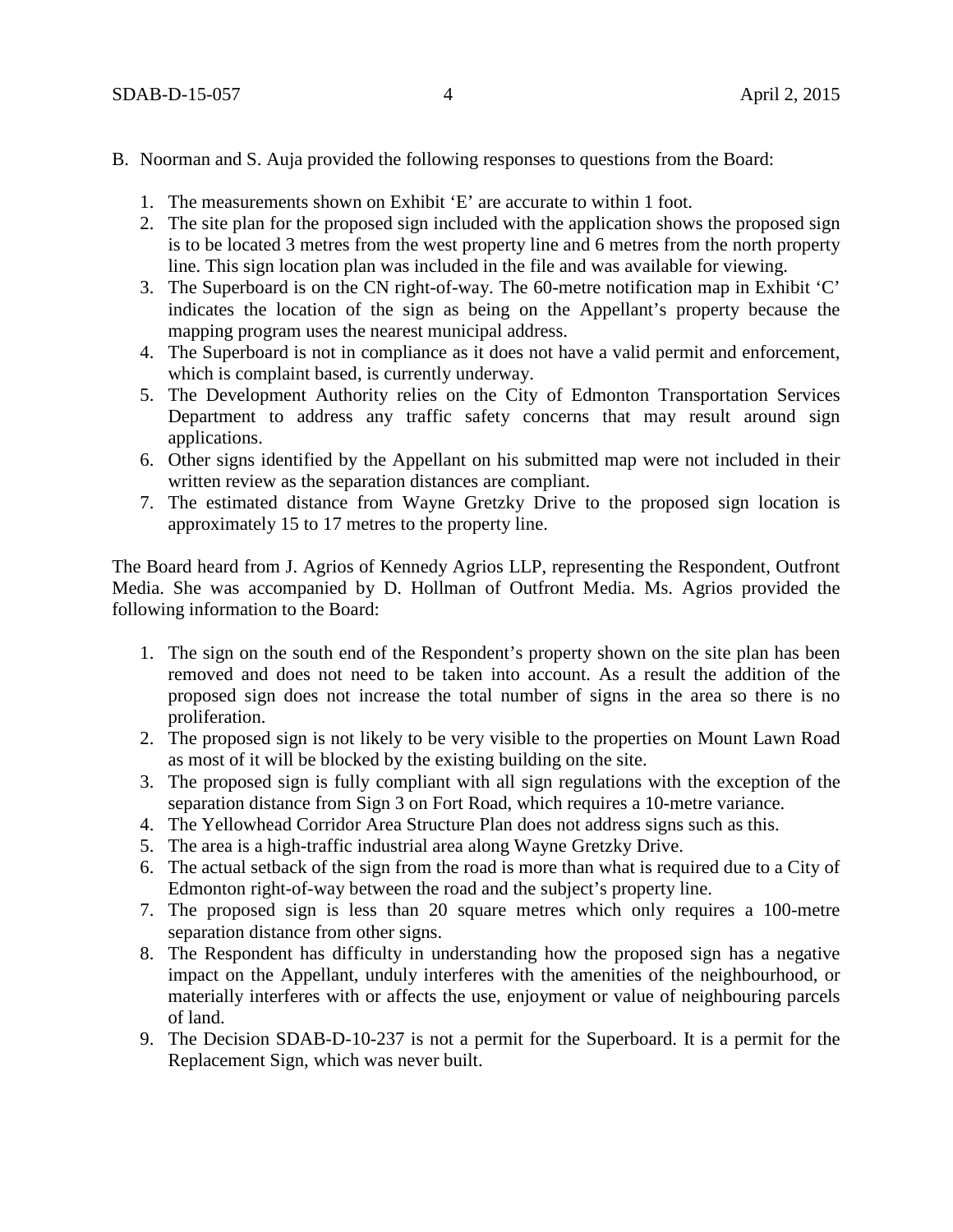- 10. The conditions in decision SDAB-D-10-237 noted that the Replacement Sign was to obtain a building permit or be built within one year. There is a statutory time limit for a development to begin from the time a building permit is granted.
- 11. The City of Edmonton Transportation Services Department has expressed no concerns with the proposed location or structure.
- 12. The existing super billboard clearly does not have a valid permit.

The Appellant made the following points in rebuttal:

- 1. The Appellant could not determine if the measurements contained in the site plan were accurate and many inaccurate representations were made in the application process. The Development Officer admitted that their separation measurements were not as accurate as they would like them to be. It is the Respondent's responsibility to provide surveyed distances to other signs in the area.
- 2. The building shown on the site plan was drawn freehand and the site plan was not stamped by a surveyor. An aerial photo from Google Maps Professional shows that the building is not accurately located on the site plan. The site plan also shows the proposed sign as 8.3 metres high, which would require a variance.
- 3. His right to appeal the proposed sign is not predicated on whether he could see it from his property. The right to appeal arises because he owns adjacent property.
- 4. The map he submitted shows two other two-sided billboards 120 metres and 105 metres from proposed sign, which were not taken into account by the Development Officer. Each of these signs requires a separation distance of 200 metres.
- 5. The Development Officer indicated the Superboard is currently under investigation which indicates that it is unclear as to whether there is an existing Development Permit. Decision SDAB-D-10-237 supercedes any decision by the Development Authority and provides for a 5-year Development Permit which does not expire until July, 2015.
- 6. The opinion of the City of Edmonton Transportation Services Department was based on the application, which does not show distances to traffic signals.
- 7. The Development Authority did not follow regulations with respect to traffic signals, curved roadways, high collision locations, and other traffic safety considerations. Allowing the proposed sign would fly in the face of safety. The proposed sign is designed to attract the attention of drivers.
- 8. The Appellant did not know when the sign on the Respondent's property had been removed. It wasn't a two sided digital sign and was not located as close to the intersection as the proposed sign would be.
- 9. The proposed sign would be an increase of one sign on the property because there is no sign currently on the Site.
- 10. When he spoke to the Development Officer earlier this week she could not explain the Superboard "conundrum".

The Respondent made the following points regarding new information presented by the Appellant in rebuttal:

1. The sign on the south end of the site which was a 10 foot by 20 foot billboard has been removed within the past month.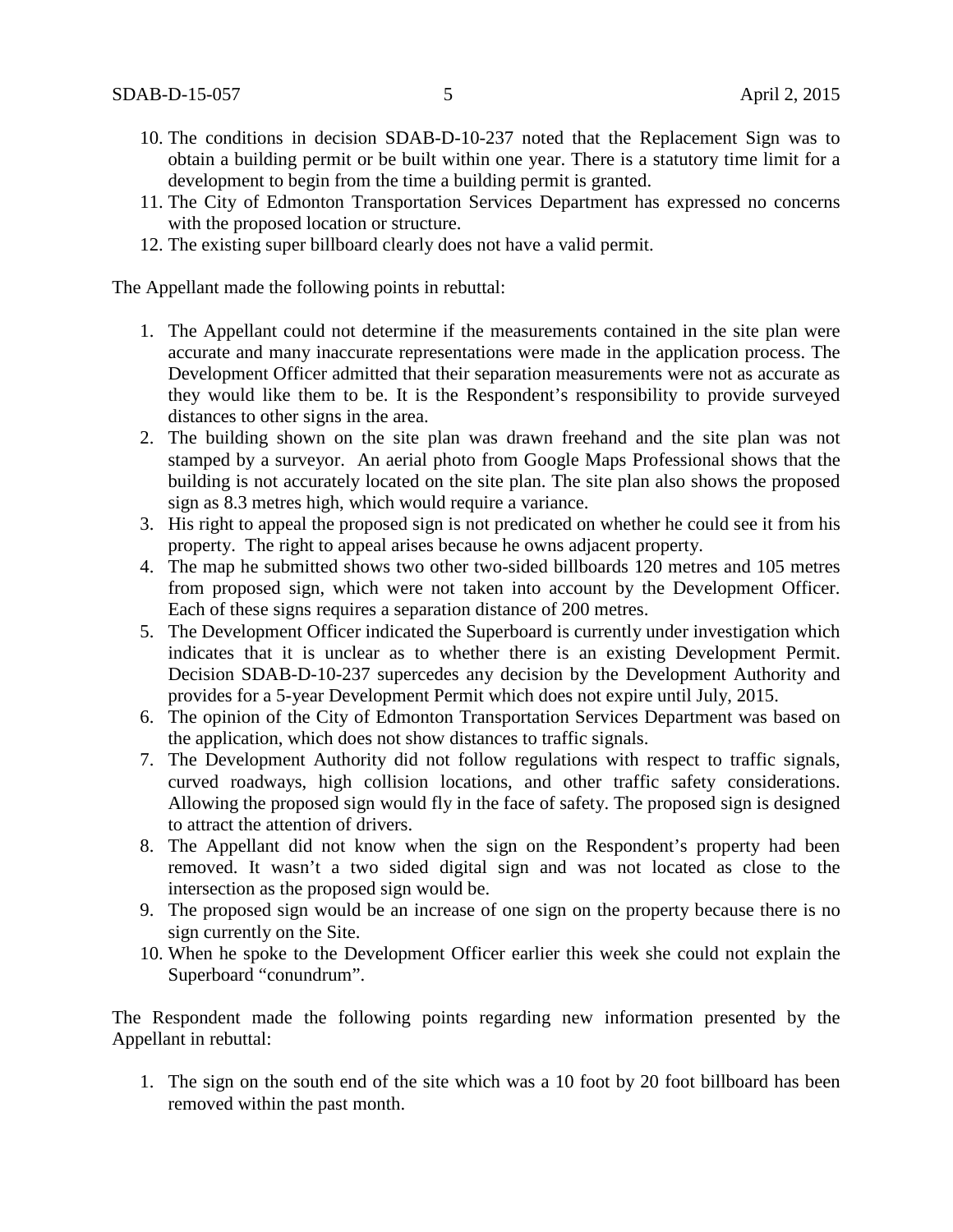- 2. The height of proposed sign will be 8.0 metres as per the engineered drawings. The height of 8.3 metres shown on the site plan is incorrect.
- 3. The two two-sided signs to the northwest and southwest that the Appellant is referring to are smaller signs and require only a 100-metre separation, which is met in each case.
- 4. Decision SDAB-D-10-237 provided a permit for a smaller sign, which only required a 200-metre separation.

The Appellant made the following points in rebuttal:

- 1. The approval for the Replacement Sign was for a two-sided digital sign.
- 2. He maintains that the two two-sided billboards need a 200-metre separation distance because of their size, as they are each 10 feet by 20 feet.

### DECISION:

That the appeal be Denied and the Decision of Approval of the Development Authority be Upheld with a variance granted to the required separation distance between the proposed Sign and another Digital Sign (27 square metres in area), from 200 metres to 190 metres (Reference Section 59F.3(6)(e)) subject to the following conditions:

- 1. The sign permit is approved for a period of 5 years. A new permit shall be required to extend the duration on or before February 4, 2020.
- 2. The maximum Height shall be 8.0 m. (Reference Section 59F.3(6)(b))
- 3. The maximum Width shall be 16.0 m. (Reference Section 59F.3(6)(c))
- 4. The maximum Area shall be: i) 65.0  $m<sup>2</sup>$  for proposed Signs that are Freestanding Signs. The maximum combined Area of Digital Sign Copy and any other type of Copy on the same Sign face shall not exceed ii) 65.0 m<sup>2</sup>. (Reference Section 59F.3(6)(d)(ii))
- 5. Proposed Sign locations shall be separated from any other Digital Sign greater than 8.0 m<sup>2</sup> or Off-premises Sign as follows:
	- Proposed Sign Area: Greater than  $8.0m^2$  to less than  $20m^2$  the minimum separation distance from Digital Signs greater than  $8.0 \text{ m}^2$  or other Off-premises Sign shall be 100m.
	- Proposed Sign Area:  $20m^2$  to  $40m^2$ : the minimum separation distance shall be  $200m$ .
	- Proposed Sign Area greater than  $40m^2$ : the minimum separation distance shall be 300m.

The separation shall be applied from the larger Off-premises Sign or Digital Sign location. (Reference Section 59F.3(6)(e))

- 6. Proposed Signs with an Area greater than  $8.0 \text{ m}^2$  shall not be located within any Setback. (Reference Section 59F.3(6)(j))
- 7. The maximum number of Freestanding On-premises Signs, Roof On-premises Signs, Major Digital Signs, Minor Digital On-premises Signs, Minor Digital On-premises Offpremises Signs and Minor Digital Off-premises Signs on a Site shall be four. (Reference Section  $59F.3(6)(k)$
- 8. Major Digital Signs, Minor Digital On-premises Signs, Minor Digital Off-premises Signs, and Minor Digital On-premises Off-premises Signs shall be located such that the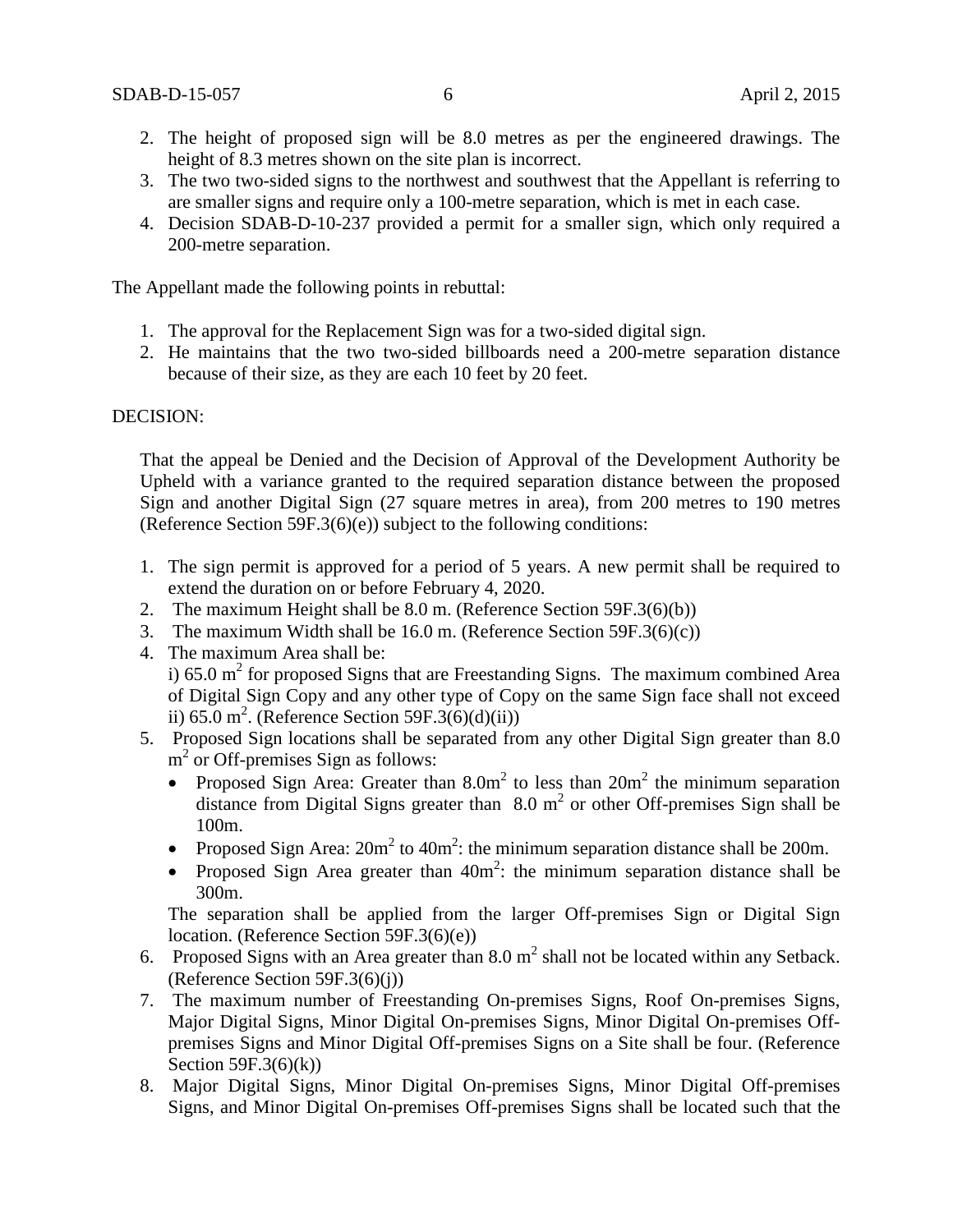Sign does not obscure a driver decision point. The Development Officer and Transportation Services shall be satisfied that each Copy Area:

- Does not physically obstruct the sightlines or view of a traffic control device or traffic control signal for oncoming vehicle traffic. (Reference Section 59.2(2)(a))
- Is not located in the field of view near or past the traffic control device or traffic control signal in the sightlines of oncoming vehicle traffic. (Reference Section  $59.2(2)(b)$
- Is not located in the field of view near or past other traffic conflict points such as intersections, merge points, exit ramps, or curved roadways. (Reference Section  $59.2(2)(c)$
- Illumination does not compete with or dull the contrast of the traffic control device or traffic control signal for oncoming vehicle traffic. (Reference Section 59.2(2)(d))
- 9. All Freestanding Signs, Major Digital Signs, Minor Digital On-premises Signs, Minor Digital Off-premises Signs, and Minor Digital On-premises Off-premises Signs shall be located so that all portions of the Sign and its support structure are completely located within the property and no part of the Sign may project beyond the property lines unless otherwise specified in a Sign Schedule. (Reference Section 59.2(12))
- 10. An approved Development Permit means that the proposed development has been reviewed against the provisions of this bylaw. It does not remove obligations to conform with other legislation, bylaws or land title instruments such as the Municipal Government Act, the Edmonton Building Permit Bylaw or any caveats, covenants or easements that might be attached to the Site. (Reference Section 5.2)

# **Advisements**:

Should the Applicant wish to display video or any form of moving images on the sign, a new Development Application for a major digital sign will be required. At that time, Transportation Services will require a safety review of the sign prior to responding to the application.

# REASONS FOR DECISION:

The Board finds the following:

- 1. Minor Digital On-premises Off-premises signs are a Discretionary Use in the IB Zone.
- 2. There were four areas of concern raised by the Appellant: whether separation distances from other signs have been properly considered; whether the proposed sign will impact traffic; whether a variance in height is required; and whether the proposed sign adds to the proliferation of signs in the area. The Board will address each of these issues.
- 3. The Board finds all separation distances from the proposed sign were properly identified and considered:
	- a. The Board finds the Superboard does not have a valid Development Permit and the Development Officer was correct in not requiring a separation distance from the Superboard: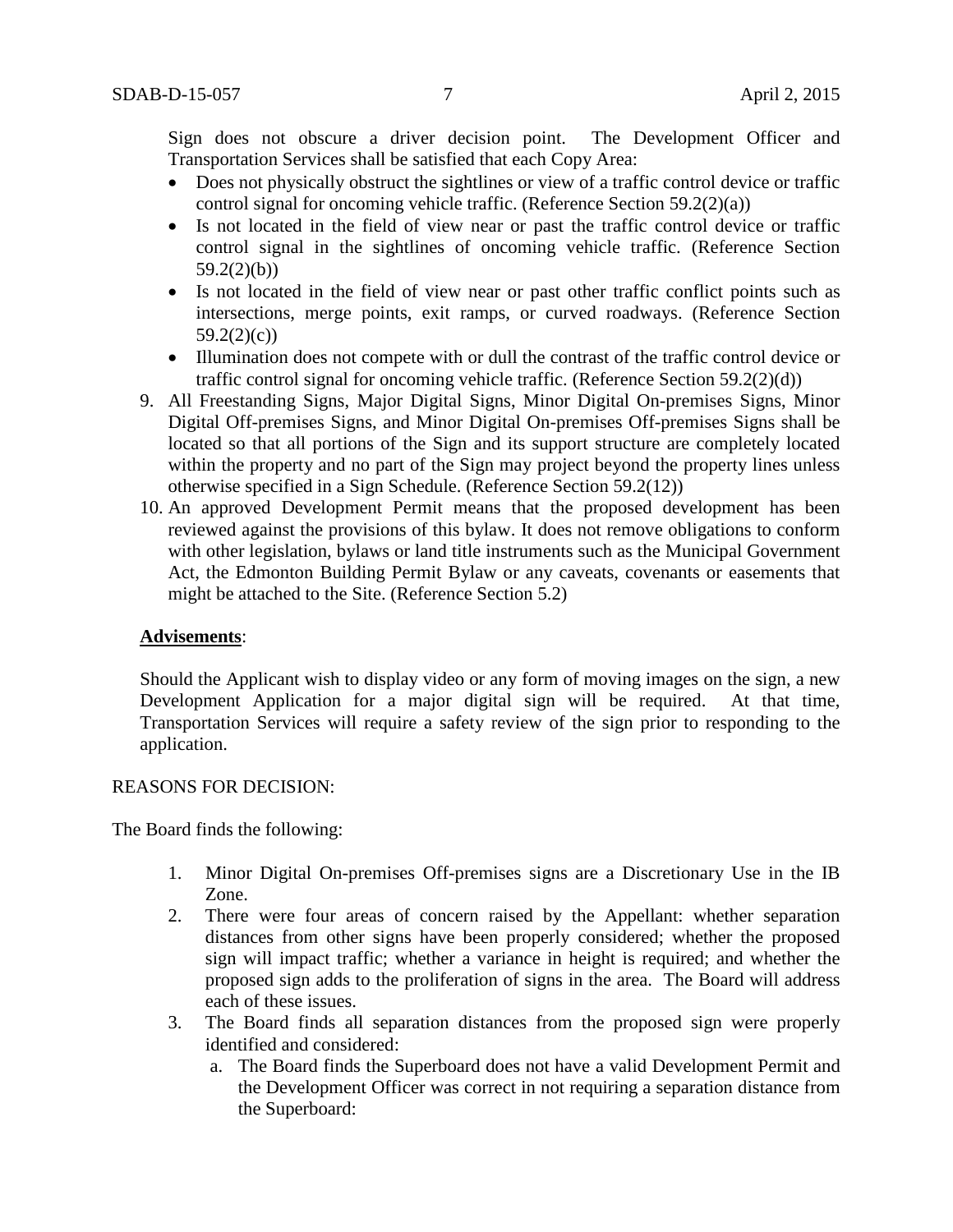- i. The Superboard existed at the time SDAB-D-10-237 was heard by the Board. SDAB-D-10-237 grants a permit for the Replacement Sign for a period of 5 years on the condition that the Superboard and Sign 2 (on Exhibit 'E') are removed. Based on Decision SDAB-D-10-237, the Board finds the only valid development permit for a sign at the location of the Superboard is the Development Permit for the Replacement Sign.
- b. The Board finds the separation distance from all other signs in the area meet the requirement found in section 59F.3(6)(e) of the *Edmonton Zoning Bylaw*:
	- i. The approved Replacement Sign has a Sign Area of 31.98 square metres. On this basis the proposed sign requires a minimum separation distance of 200 metres from the Replacement Sign under section 59F.3(6)(e) of the *Edmonton Zoning Bylaw*. As the approved location of the Replacement Sign is 280 metres from the proposed sign, the required separation distance is met.
	- ii. The Board recognizes the Development Permit for the Replacement Sign may have expired, but as the separation distance from the proposed sign is met, the Board makes no finding regarding the current validity of the Replacement Sign Development Permit.
	- iii. Each of the two two-sided signs to the northwest and southwest of the proposed Sign have a Sign Area of less than 20 square metres, which require a separation distance of 100 metres. These signs are 120 metres and 105 metres, respectively, from the proposed sign.
- c. The Board finds that the separation distance between the proposed sign and Sign 3 (on Exhibit 'E'), across Fort Road, requires a variance of 10 metres as identified by the Development Officers. The impact of this variance is mitigated by the major roads between the two signs.
- 4. The Board finds the proposed sign will not have a negative impact on traffic:
	- a. The Development Officers and the Respondent indicated that a road right-ofway separated the subject property from the road having a width of approximately 15 to 17 metres. Further, the proposed sign will be placed outside of the 3-metre setback from the side property line. Combined, these will mitigate the proximity to the intersection of Wayne Gretzky Drive and Fort Road.
	- b. The Board accepts Transportation Services review of this project, which states that Transportation Services did not have any concerns with the placement of the proposed sign with regard to traffic concerns.
- 5. The Board finds no variance is required for the Height of the proposed sign:
	- a. The Board accepts the engineering drawings submitted with the application and stamped as approved by the Sustainable Development Department that indicate the Height of the proposed sign is 8.0 metres. As such, the Height of the proposed sign complies with section 59F.3(1)(d) of the *Edmonton Zoning Bylaw*.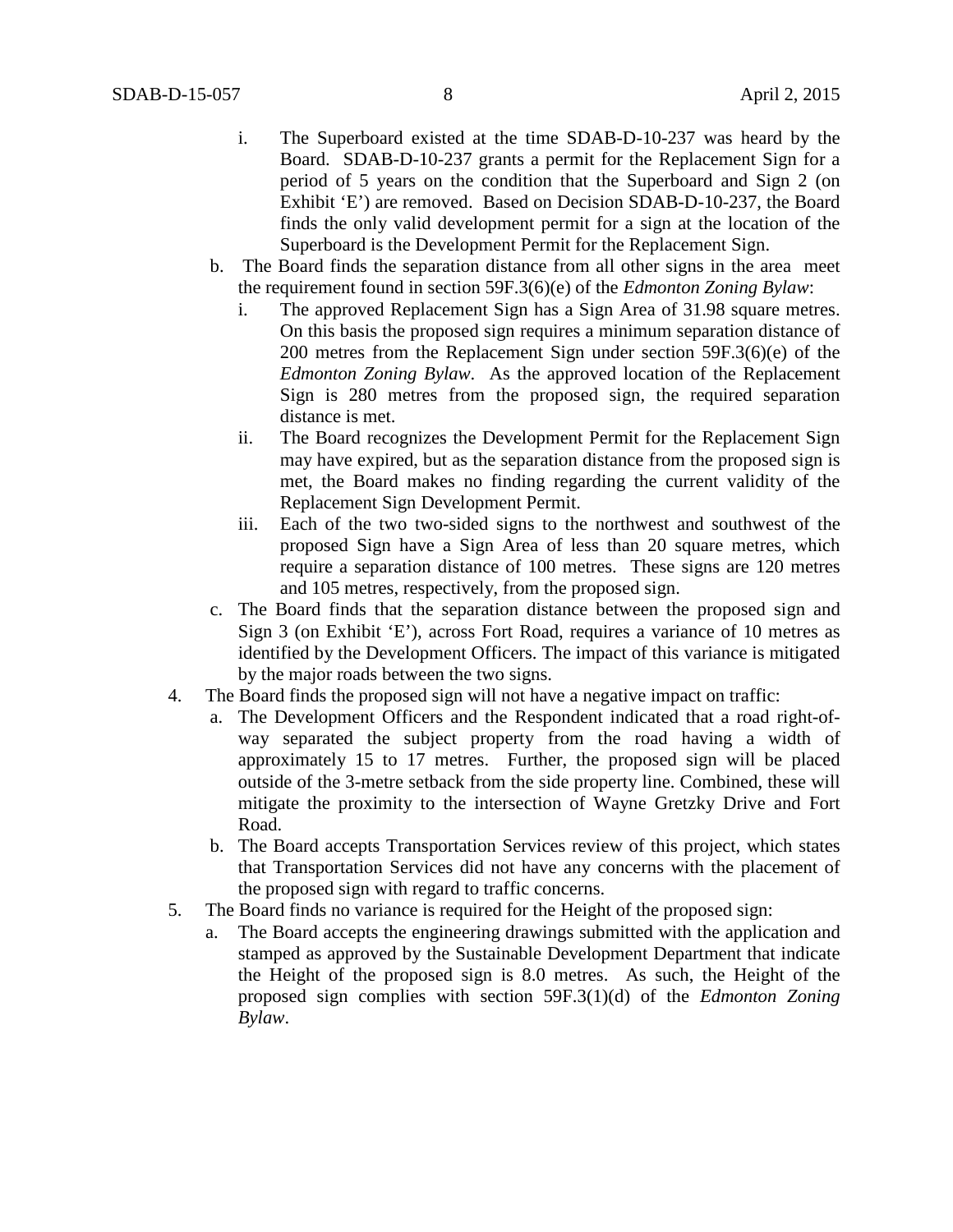- 6. The Board finds the proposed sign does not add to the proliferation of signs in the area:
	- a. The Board accepts the information of the Respondent that the original freestanding billboard sign located at the south edge of the site was removed last month.
	- b. The Board finds that the proposed sign, even though it is a two-sided sign, is considered as one unit. Therefore the Board does not find that this sign constitutes a proliferation of signs on this property or in the area.
- 7. Based on the above, the Board finds the proposed sign will not unduly interfere with the amenities of the neighbourhood, or materially interfere with or affect the use, enjoyment or value of neighbouring parcels of land.

### **IMPORTANT INFORMATION FOR APPLICANT/APPELLANT**

- 1. **THIS IS NOT A BUILDING PERMIT.** A Building Permit must be obtained separately from the Sustainable Development Department, located on the 5th Floor, 10250 – 101 Street, Edmonton.
- 2. When an application for a Development Permit has been approved by the Subdivision and Development Appeal Board, it shall not be valid unless and until any conditions of approval, save those of a continuing nature, have been fulfilled.
- 3. A Development Permit shall expire and shall no longer be valid after one year from the date of approval of the Permit, if no construction has been initiated. However, if the permit holder is unable to proceed pending a court decision involving the proposed development, time shall not run until such proceedings are finally completed. For further information, refer to Section 22 of the Edmonton Zoning Bylaw, 12800.
- 4. Notwithstanding clause (3) above, if a Building Permit is issued for the development within the twelve month period, the Development Permit issued therefore shall not lapse unless and until the Building Permit so issued is cancelled or allowed to lapse by virtue of work not having commenced within the statutory minimum period.
- 5. This decision may be appealed to the Alberta Court of Appeal on a question of law or jurisdiction under Section 688 of the Municipal Government Act, R.S.A. 2000, c. M-26. If the Subdivision and Development Appeal Board is served with notice of an application for leave to appeal its decision, such notice shall operate to suspend the Development Permit.